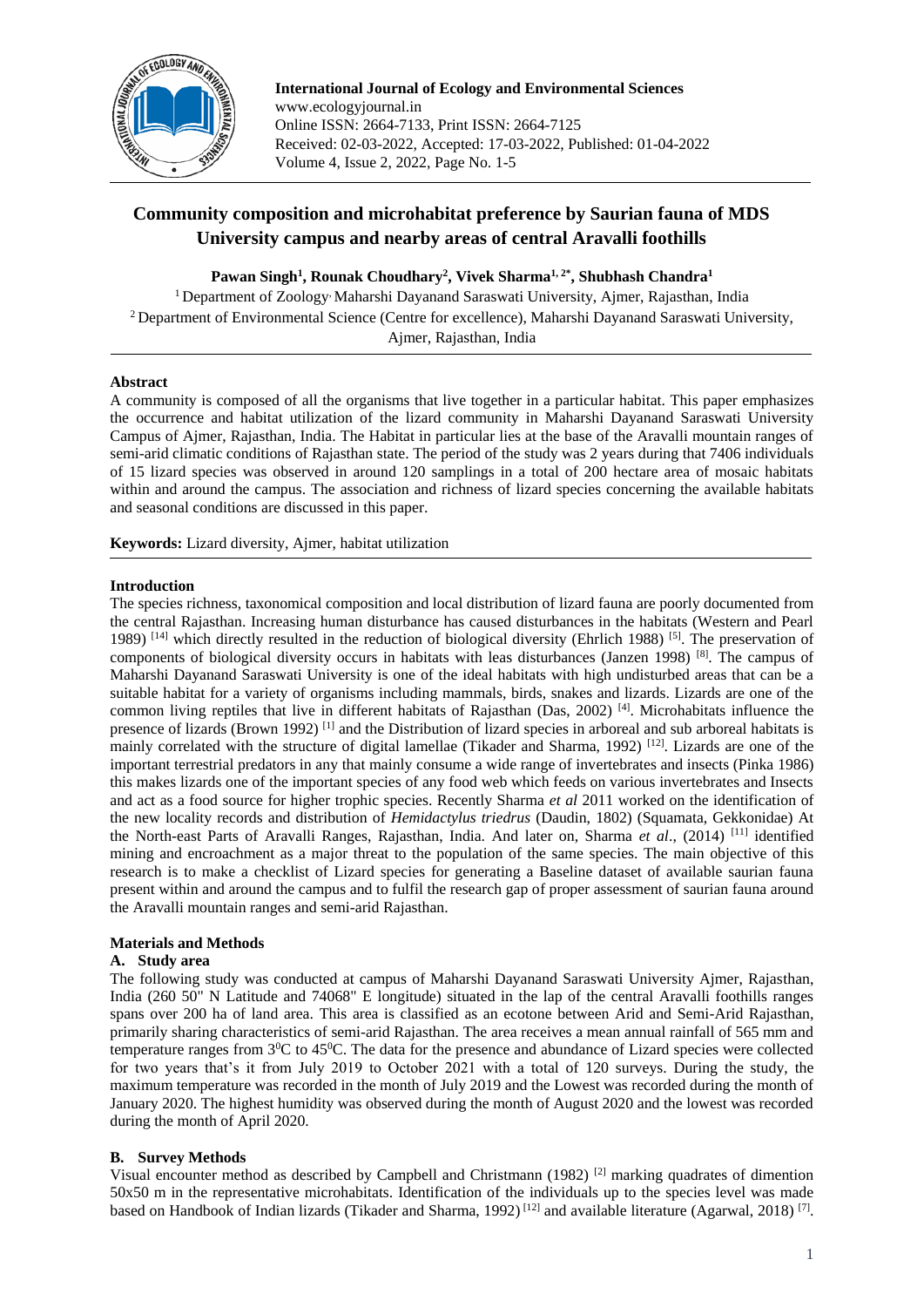Survey data of each sighting of lizard species observed included species, number of individuals, and type of microhabitat. The photographs of the observed species were captured using Nikon D 5300. Statistical analysis was performed using paleontological statistics software (Hammer *et al*, 2001) [6]

The microhabitats was classified as follows

- **a. Leaf Litter:** Such type of microhabitats is, in general, heterogeneous and relatively complex in terms of both, chemically (cellulose and lignin) and structurally (of different types of decaying plant detritus such as leaves fruits flower seed bark fragments and twinges).
- **b. Manmade Structure:** Such type of microhabitats is made by humans, it contains stones, brick and any household utensil. Ex., departmental buildings etc.
- **c. Rocky terrain:** rocky habitat includes cliffs crag rocky areas, outcrops fell fields etc., rocky habitat represents lack of soil and exposures to wind and rain, flora consists of herbs and shrubs mainly.
- **d. Arboreal:** Such habitats consist of older and large-size trees and also includes the roots &shoot along with the canopies, even hole within the tree trunks and small spaces between the barks and branches.
- **e. Burrows:** Any types of burrows situated at the boundaries of fields, in grounds and even under large rocky structures were classified under this category.



**Fig 1:** Study area map



**Fig 2:** Climate graph of study area.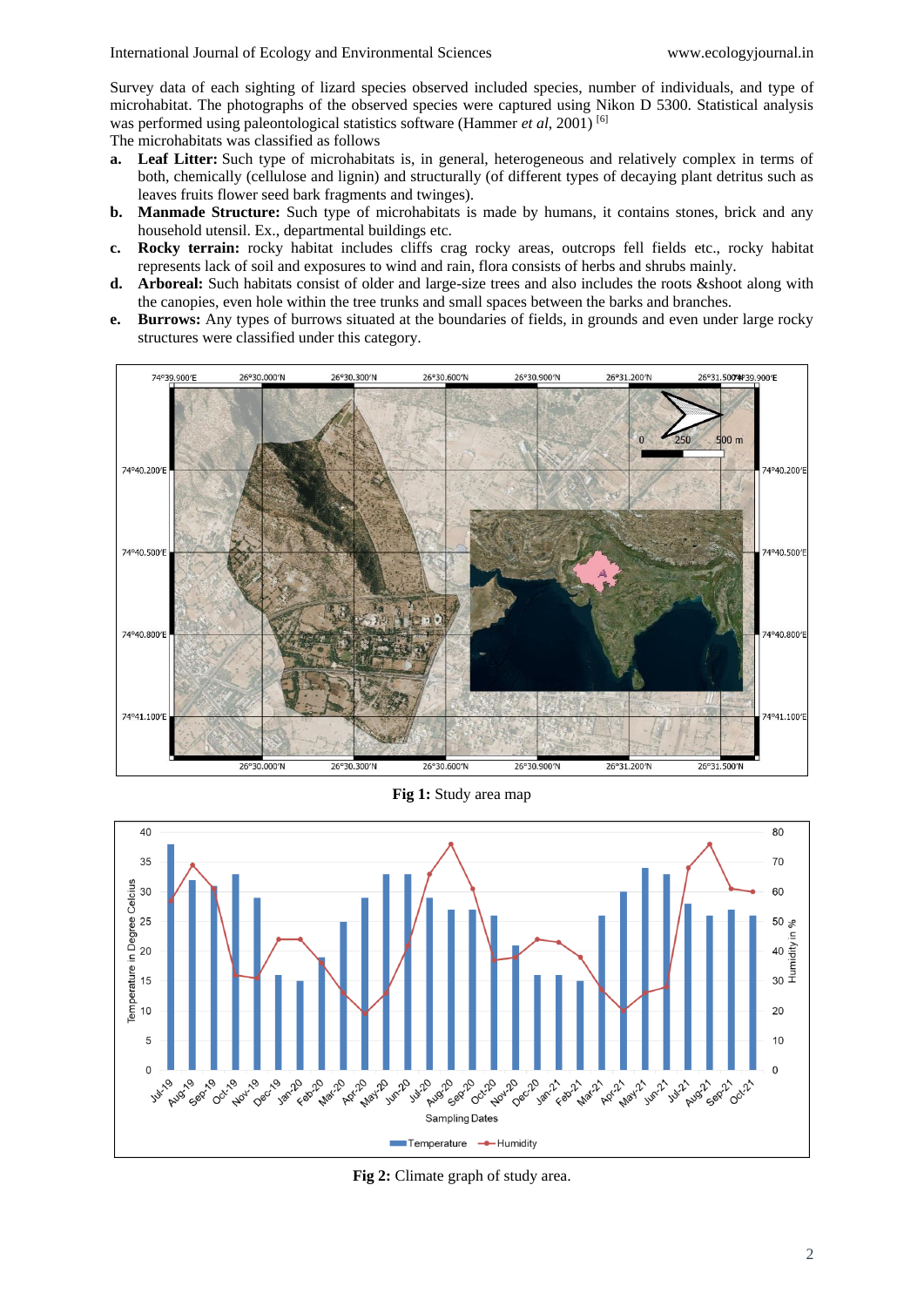# **Results and Observations**

| S.<br>N <sub>0</sub> | Family     | <b>Species Name</b>                | Man-<br><b>Made</b><br><b>Structure</b> | <b>Rocky</b><br><b>Terrain</b> | <b>Leaf Litter   Arboreal   Burrows</b> |                  |                  | <b>Total</b><br><b>Species</b><br><b>Wise</b> | <b>Total</b><br>Family<br><b>Wise</b> | Rdi%  |
|----------------------|------------|------------------------------------|-----------------------------------------|--------------------------------|-----------------------------------------|------------------|------------------|-----------------------------------------------|---------------------------------------|-------|
| $\mathbf{1}$         | Gekkonidae | Hemidactylus<br>flaviviridis       | 849                                     | 83                             | 35                                      | 154              | 106              | 1227                                          | 2783                                  | 37.57 |
| $\overline{c}$       |            | Hemidactylus<br>brooki             | 313                                     | 74                             | 36                                      | 96               | 79               | 598                                           |                                       |       |
| 3                    |            | Hemidactylus<br>leschenaultii      | 101                                     | 239                            | 3                                       | 125              | 48               | 516                                           |                                       |       |
| $\overline{4}$       |            | Hemidactylus<br>triedrus           | $\boldsymbol{0}$                        | 37                             | $\mathbf{0}$                            | $\mathbf{0}$     | $\mathbf{0}$     | 37                                            |                                       |       |
| 5                    |            | Cyrtopodionscab<br>rum             | $\mathbf{0}$                            | 395                            | $\mathbf{0}$                            | $\mathbf{0}$     | 10               | 405                                           |                                       |       |
| 6                    | Agamidae   | Sitanaponticeria<br>na             | $\Omega$                                | 367                            | $\mathbf{0}$                            | $\Omega$         | 74               | 441                                           | 1091                                  | 14.73 |
| $\tau$               |            | Calotes<br>versicolor              | 124                                     | 23                             | 76                                      | 367              | 60               | 650                                           |                                       |       |
| 8                    | Varanidae  | Varanus<br>bengalensis             | 72                                      | $\Omega$                       | $\overline{4}$                          | 222              | 67               | 365                                           | 365                                   | 4.92  |
| $\mathbf{Q}$         | Scincidae  | Eutropismaculari<br>$\mathfrak{a}$ | $\Omega$                                | 9                              | 870                                     | $\mathbf{0}$     | 1                | 880                                           | 2029                                  | 27.39 |
| 10                   |            | Eutropisdissimili<br>S             | $\Omega$                                | $\overline{2}$                 | 133                                     | $\Omega$         | $\Omega$         | 135                                           |                                       |       |
| 11                   |            | Eutropiscarinata                   | $\boldsymbol{0}$                        | 10                             | 792                                     | $\boldsymbol{0}$ | $\boldsymbol{0}$ | 802                                           |                                       |       |
| 12                   |            | Lygosoma<br>punctata               | $\mathbf{0}$                            | 5                              | 207                                     | $\theta$         | $\Omega$         | 212                                           |                                       |       |
| 13                   | Lacertidae | Ophisopsjerdonii                   | $\mathbf{0}$                            | 376                            | $\mathbf{0}$                            | $\mathbf{0}$     | 91               | 467                                           | 1138                                  | 15.36 |
| 14                   |            | Ophisopspushkar<br>ensis           | $\mathbf{0}$                            | 429                            | $\mathbf{0}$                            | $\mathbf{0}$     | 73               | 502                                           |                                       |       |
| 15                   |            | Acanthodactylus<br>cantoris        | $\Omega$                                | $\Omega$                       | $\boldsymbol{0}$                        | $\theta$         | 169              | 169                                           |                                       |       |
|                      |            | Total                              | 1459                                    | 2049                           | 2147                                    | 973              | 778              | 7406                                          | 7406                                  | 100%  |

**Table 1:** Checklist of observed lizard species along with occurrence in classified microhabitats.

**Table 2:** Statistical analysis of observed data.

|                | <b>Man-Made Structure Rocky Terrain</b> |        | <b>Leaf Litter</b> | <b>Arboreal</b> | <b>Burrows</b> |
|----------------|-----------------------------------------|--------|--------------------|-----------------|----------------|
| Taxa S         |                                         |        |                    |                 |                |
| Individuals    | 1459                                    | 2049   | 2156               | 964             | 778            |
| Dominance D    | 0.3991                                  | 0.1638 | 0.3126             | 0.2502          | 0.1249         |
| Simpson 1-D    | 0.6009                                  | 0.8362 | 0.6874             | 0.7498          | 0.8751         |
| Shannon H      | 1.188                                   | 1.958  | 1.405              | 1.493           | 2.177          |
| Evenness_e^H/S | 0.6562                                  | 0.5453 | 0.4528             | 0.8905          | 0.8022         |
| Berger-Parker  | 0.5819                                  | 0.2094 | 0.4035             | 0.3807          | 0.2172         |

**Table 3:** Whittaker diversity index and Jaccard similarity index values of observed microhabitats

| <b>Jaccard similarity index</b> |                     |                                                               |         |          |       |       |  |  |
|---------------------------------|---------------------|---------------------------------------------------------------|---------|----------|-------|-------|--|--|
|                                 |                     | Man-Made Structure Rocky Terrain Leaf Litter Arboreal Burrows |         |          |       |       |  |  |
|                                 | Man-Made Structurel |                                                               | 0.285   | 0.555    |       | 0.454 |  |  |
|                                 | Rocky Terrain       | 0.55556                                                       |         | 0.571    | 0.285 | 0.6   |  |  |
| Whittaker<br>diversity index    | Leaf Litter         | 0.28571                                                       | 0.27273 | $\Omega$ | 0.555 | 0.428 |  |  |
|                                 | Arboreal            |                                                               | 0.55556 | 0.28571  |       | 0.454 |  |  |
|                                 | <b>Burrows</b>      | 0.375                                                         | 0.25    | 0.4      | 0.375 |       |  |  |
|                                 | Highly diverse      |                                                               |         |          |       |       |  |  |
|                                 | Highly similar      |                                                               |         |          |       |       |  |  |

A total of fifteen species of lizards belonging to five families were recorded from the various microhabitats of the Maharshi Dayanand Saraswati University campus Ajmer. The individuals of these 15 species were recorded 7406 times during this study, with Gekkonidae Family was observed 2783 times making it 37.57% of total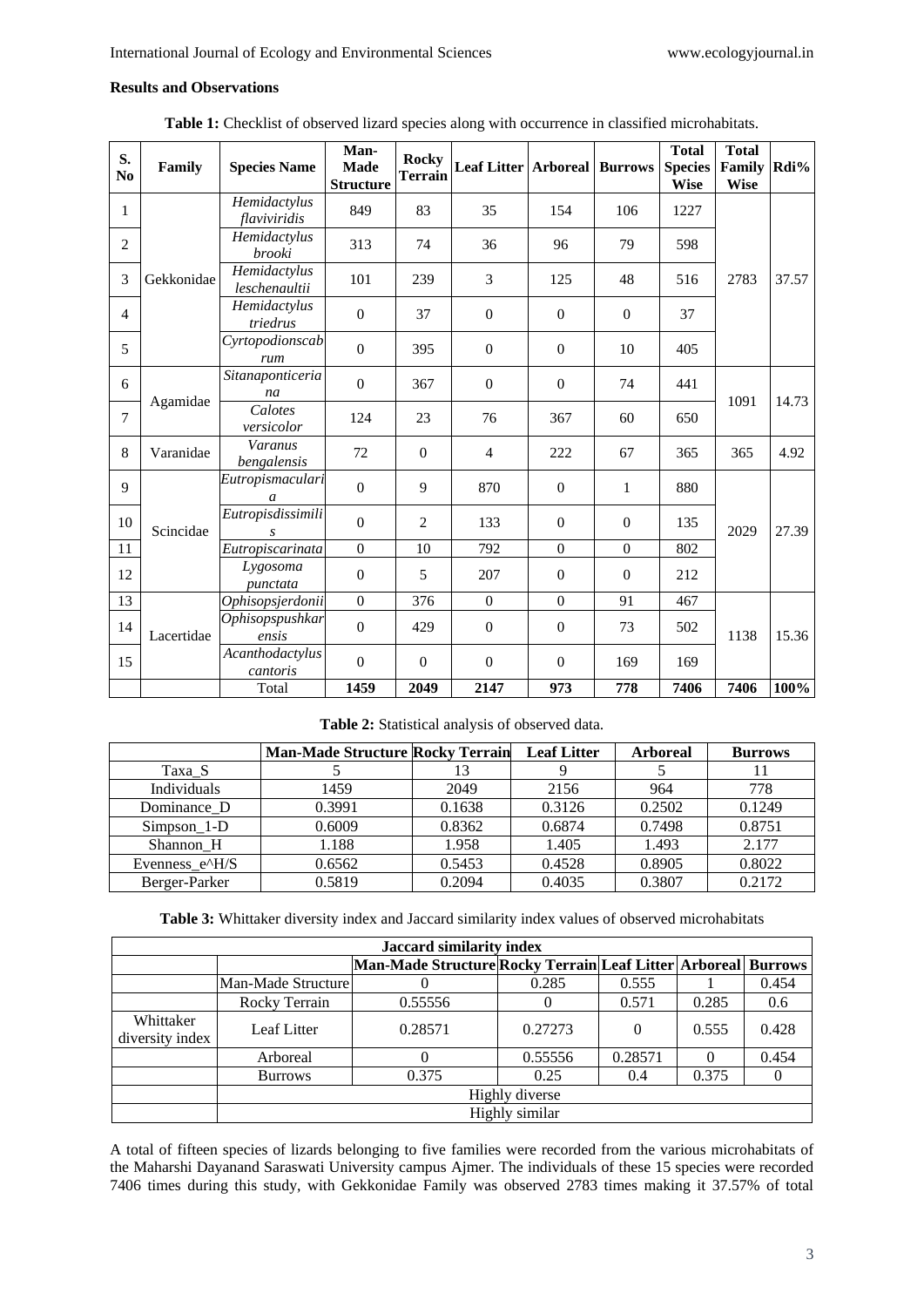observations followed by Family Scincidae with 27.39%, Family Lacertidae with 15.36%, Family Agamidae with 14.73% and Family Varanidae with 4.92%.

In the case of species wise observations, the highest number was observed in *Hemidectylus flavivirids* with a total of 1227 observations followed by *Eutropis macularia* with 880 observations and *Calotes versicolor* with a total of 650 observations.

*Hemidactylus flaviviridis, Hemidactylus brooki, Hemidactylus leschenaultia,* and *Calotes versicolor* was among the generalist species which was observed in all type of classified microhabitats. While *Acanthodactylus cantoris* which was observed in only one type of *microhabitat can be said to be specialist species.*

The maximum observations were recorded during the summer and monsoon seasons and least during late monsoon and winter seasons as the summer season was the breeding period for most of the observed species.

The number of individuals of Bengal Monitor Lizard (*Varanus bengalensis)* that is considered as Near Threatened species (Cota *et al*. 2021) was observed 365 times holding a percentage of 4.92% of total observations and *Ophisops pushkarensis* classified as Endangered species (Vyas *et al*. 2021) according to IUCN was observed for 502 times holding a percentage of 6.77%.

In the case of microhabitat selection and utilization, a total of 13 species out of 15 was recorded from Rocky terrain making it the most suitable habitat for most of the observed species followed by Burrows with 11 species, Leaf litter with 9 species and Man-made structures and Arboreal microhabitats with 5 species each. The highest number of observations for individuals of lizard species was made on Leaf litters with a total of 2147 observations followed by Rocky tarren with 2049 observations, Man-Made structures with 1459 observations, Arboreal microhabitats with 973 observations and Burrows with 778 observations. The Dominance index which ranges from 0-1 indicating that any habitat is dominated by a particular species was recorded highest in Manmade structure microhabitat with the value of 0.3991 indicating that a particular species dominates the microhabitat, *Hemidactylus flaviviridis* making an observation of 58.19% in the habitat was dominant for it. Dominance followed by Leaf Litter with a dominance value of 0.3126, Arboreal with dominance value of 0.2502, Rocky terrain with the value of 0.1638 and Burrows with a value of 0.1249 was observed as microhabitat with least dominance. Similarly, the Berger-Parker index shows the dominance by most common species was higher for Man-made structures. Shannon Index in which observed value less than 1 is marked as a habitat with low diversity and value greater than 3 marked as a habitat with high diversity, the highest value was observed in Burrows with a value of 2.177 made as microhabitat with Moderate diversity and the least was observed in Man-made structures with a value of 1.188. Evenness which indicates the stability of the lizard community the value ranges from 0-1 and was observed highest in the community of Arboreal microhabitat with a value of 0.8905 followed by burrows with a value of 0.8022 and the least was observed in the community of Leaf litter with a value of 0.4528.

When comparing the Diversity and Similarity between the microhabitats using the Whittaker diversity Index and Jaccard Similarity Index it was observed that Rocky Tarren and Man-Made Structures are highly diversified with Each other in terms of Lizard communities and Arboreal and Man-made structures are Highly similar in terms of Lizard species present in both the habitats

### **Discussion**

This study concludes the presence of 15 species in the study area out of that 13 species belong to the Least concern category of IUCN and 2 species belongs to the Threatened category of IUCN. Bengal Monitor Lizard (*Varanus bengalensis*) a Near Threatened species Pushkar Small-scaled Snake-eye (*Ophisops pushkarensis*) an Endangered species which have the extent only on Aravalli hill range from Mt Abu, Rajasthan to Ajmer, Rajasthan. This observation makes the Aravalli Hill Range one of the habitats with conservation concerns. Regular Mining activities on Aravalli is still the major threat to the Flora and Fauna of the Aravalli Ecosystem including the threat to Endangered *Ophisops pushkarensis.* Another key observation of the study was justification to the part of the introduction stating that Increased human disturbance has a negative impact on lizard diversity and community. It was observed that Man Mad Structures in the campus which includes the university buildings etc the microhabitat with the highest human disturbance has relatively low diversity compared to all other habitats, High dominance index indicating the presence of individuals of one species, Similarly high Berger-Parker Value for dominance of one single species Lowest Shannon Index value indicating Low diversity compared to other microhabitats and also that Arboreal habitat was closely associated with Man mad structures, Trees being a part of arboreal habitat are associated with paths and building which are used by humans. The overall results of this study are crucial as baseline data for various Environmental Impact **Assessments** 

### **References**

- 1. Brown SB. Microhabitat relations of some snakes and lizards in Tamil Nadu, South India. Hamadryad,1992:17:35-38.
- 2. Campbell HW, Christmann SP. Herpetological Communities. Wildlife research report 13, U.S Department of the Interior, U.S Fish and Wildlife Service, Washington D.C, 1982, 193- 200.
- 3. Cota M, Stuart BL, Grismer L, Quah E, Panitvong N, Neang T *et al*. *Varanus bengalensis*. *The IUCN Red List of Threatened Species*, 2021.